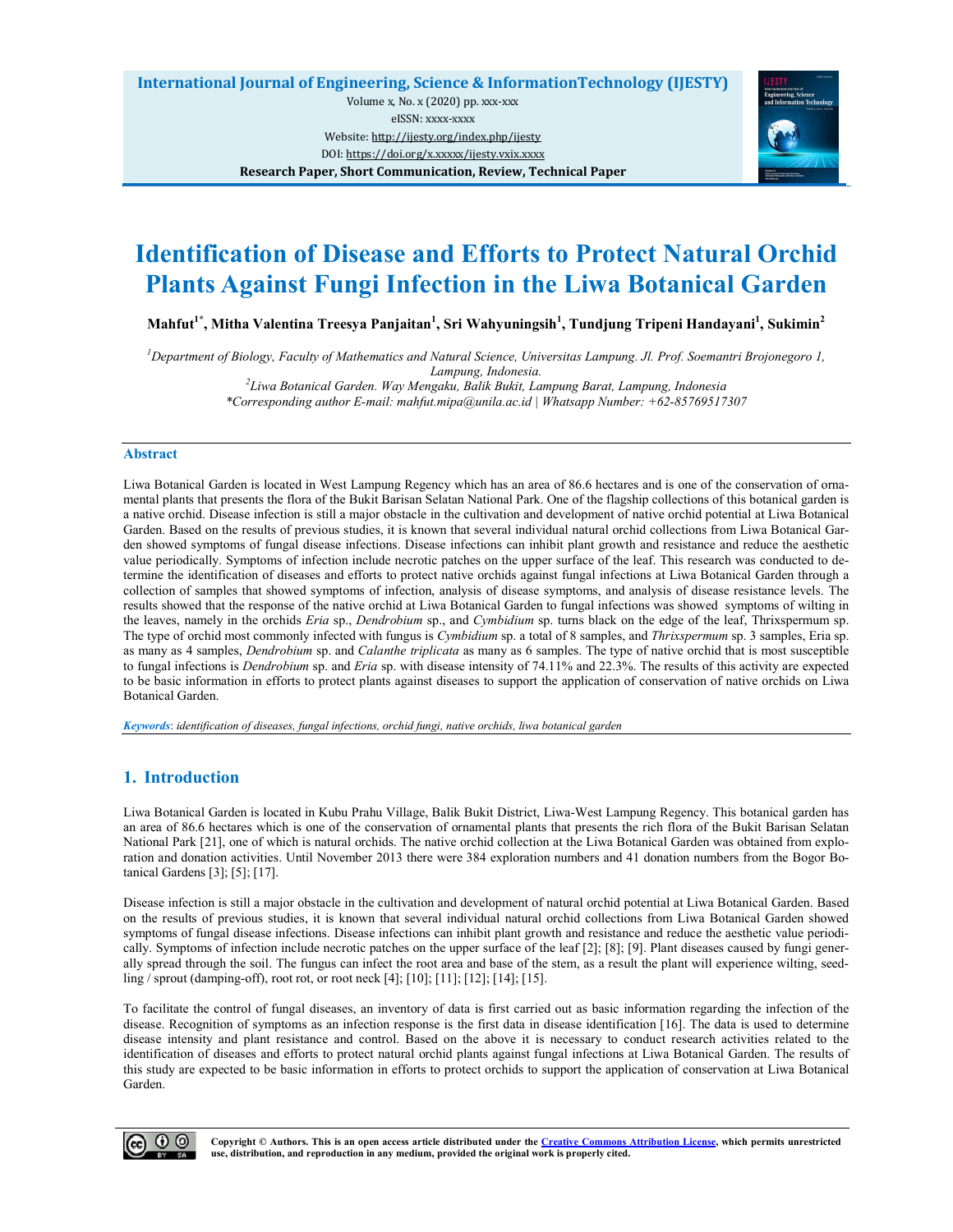## **2. MATERIALS AND METHODS**

#### **2.1. Sample Collection**

Sample collection was carried out on orchid leaves in Liwa Botanical Garden which showed symptoms of being infected with a virus. All samples were tabulated and documented with photos.

## **2.2. Analysis of Disease Symptoms**

This analysis is done by matching the sample documentation with the literature that has been previously reported. The literature used is [17].

#### **2.3. Disease Intensity Analysis**

This stage is done to determine the severity of the disease (disease severity). Disease intensity is the proportion of infected hosts to the total observed surface area of the host. Calculation of disease intensity analysis is done using the method of [20] and the scale of disease intensity refers to [17].

#### **2.4. Plant Resistance Level**

Determination of the level of resistance of orchids to disease follows the method of [17].

## **3. RESULTS AND DISCUSSION**

#### **3.1. Sample Collection**

The sample collection stage is conducted in the second week of January to the second week of February 2020. Samples are randomly selected from orchid individuals who show symptoms of fungal infection at the Liwa Botanical Garden green house. Based on the collection results obtained 21 samples from 5 types of orchids, i.e: *Eria* sp., *Thrixspermum* sp., *Cymbidium* sp., *Dendrobium* sp., *Calanthe triplicata*. The type of orchid that is most infected with fungi is *Cymbidium* sp. as many as 8 samples. Furthermore orchid Eria sp. 4 samples, *Thrixspermum* sp. as many as 3 samples, while *Dendrobium* sp. and *Calanthe triplicata* with 6 samples. Overall data collection results are shown in **Table 1.**

**Table 1:** Samples collection of native orchids at Liwa Botanical Garden which show symptoms of fungi infection

| No. | <b>Species of Orchid</b> | <b>Number of Sample</b> | <b>Symptoms of Infection</b>                         |
|-----|--------------------------|-------------------------|------------------------------------------------------|
|     | Eria sp.                 |                         | Wilting leaf on the middle to the tips of the leaves |
|     | Cymbidium sp.            |                         | Wilting leaf on the middle to the tips of the leaves |
|     | <i>Thrixspermum</i> sp.  |                         | The leaves turn black on the ping-gir of the leaf    |
|     | Dendrobium sp.           |                         | All the wilted leaves are yellow                     |
|     | Calanthe triplicata      |                         | There are small black spots on the petals            |

The selection of sampling locations is based on previous research [17] which reported a fungal infection in the native orchid collection at Liwa Botanical Garden in August and December 2019. Types of orchids infected with fungi are *Cymbidium* and *Corynborsis* with mixed virus symptoms, fungus, and bacteria. In this study, *Cymbidium* sp. being the most orchid-infected type of orchid. This shows that this type of orchid is the most vulnerable host infected with pathogenic fungi. Apart from that are orchids Eria sp., *Thrixspermum* sp., *Dendrobium* sp., *Calanthe triplicata*. Other studies also report the presence of fungal infections with symptoms of wilting in 3 types of *Dendrobium stratiotes, Dendrobium moschatum*, *Dendrobium concinnum*, and *Pteroceras unguiculatum* at Bogor Botanical Gardens [1]. [7] also reported infection with *Phalaenopsis* sp. in Lembang, West Bandung with symptoms of fungus spots. Some research also shows that orchids in some locations are infected by fungus. Anita [1] reports that on *Dendrobium* sp. also showed a fairly severe fungal infection at Bogor Botanical Garden.

#### **3.2. Analysis of Disease Symptoms**

Based on the analysis of disease symptoms, orchid samples of *Eria* sp., *Thrixspermum* sp., *Cymbidium* sp., *Dendrobium* sp., And *Calanthe triplicata*. showing symptoms of fungal infections, namely leaves with black spots on the edges, leaves withering and dry, there are black spots on the flowers. Overall symptoms of fungal diseases infecting native orchids at Liwa Botanical Garden are showed on **Fig. 1**.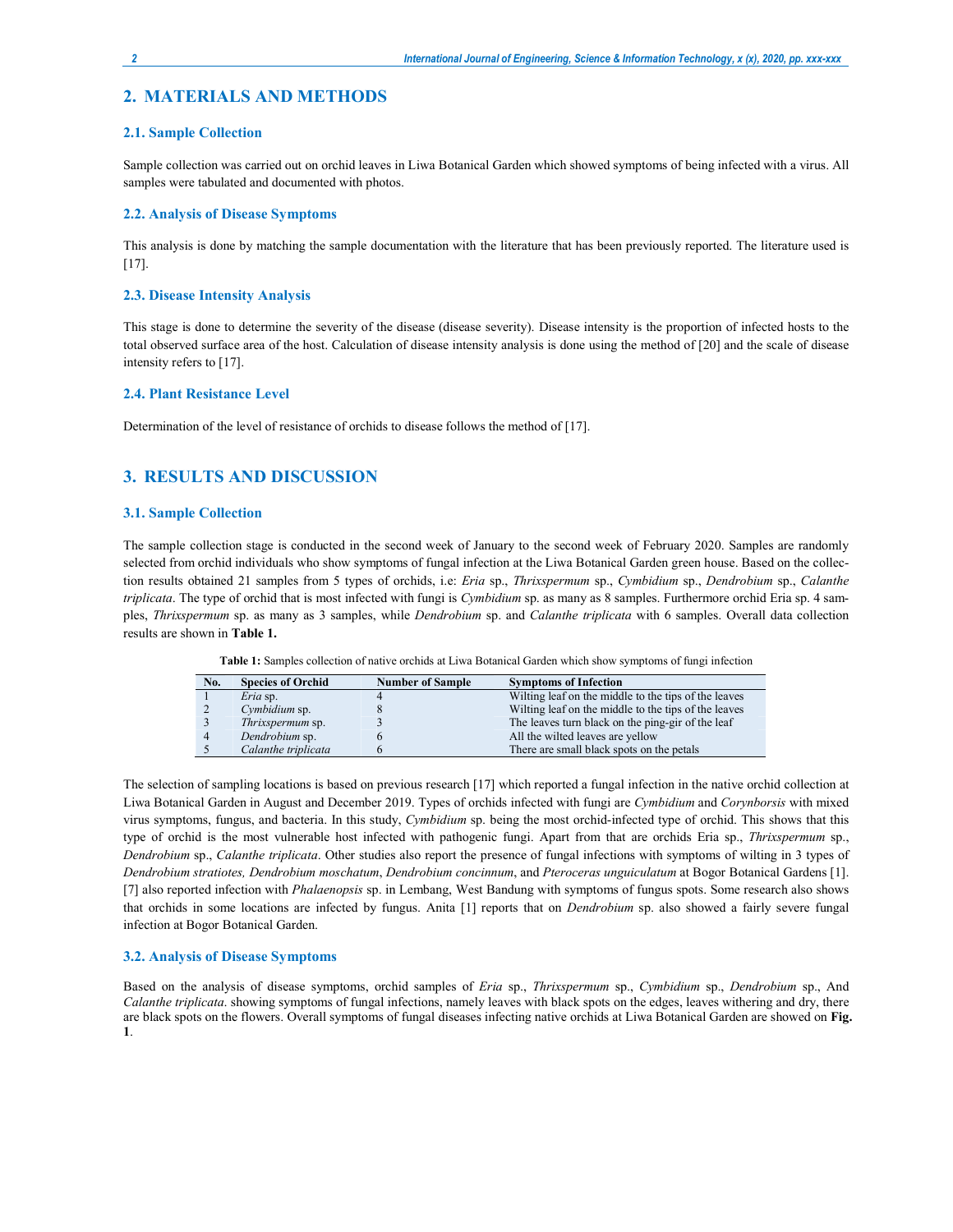

**Fig. 1:** Symptoms of fungal infections on native orchids at Liwa Botanical Garden: (A) *Eria* sp. (B) *Thrixpermum* sp. (C) *Cymbidium* sp. (D) *Dendrobium*  sp. (E) *Calanthe triplicata*

*Thrixspermum* sp. symptoms caused by the leaves turn black on the edge of the leaf, looks like a spot. In *Dendrobium* sp. symptoms caused by all parts of the leaves withering yellow, the fungus that infects this orchid is *Sclerotium rolfsii*. On *Eria* sp. and *Cymbidium* sp. have the same symptoms, namely the leaves become dry brown there is the middle to the tip of the leaf. The fungus that infects this orchid is *Phytoptora palmivora*. In contrast to *Calanthe triplicata* the symptoms caused by this orchid are black spots on the flower. This infecting fungus is *Botrytis cinerea*. Whereas in *Calanthe triplicata* the infected part is a part of the flower. The symptoms that arise are black spots on the flower petals.

The difference in symptoms caused by several factors, one of which is the type of orchid. Each type of orchid shows a different character from one another [18]; [19]; [23]. The habitat of the orchid plant influences the growth of orchids such as the influence of sunlight, climate conditions, temperature, humidity and the availability of nutrients that support the growth of orchids, and affect the quality and quantity of flowers produced [6]; [13]; [22]; [24]. Overall symptoms of fungal diseases infecting natural orchids at Liwa Botanical Garden are showed on **Fig. 2**.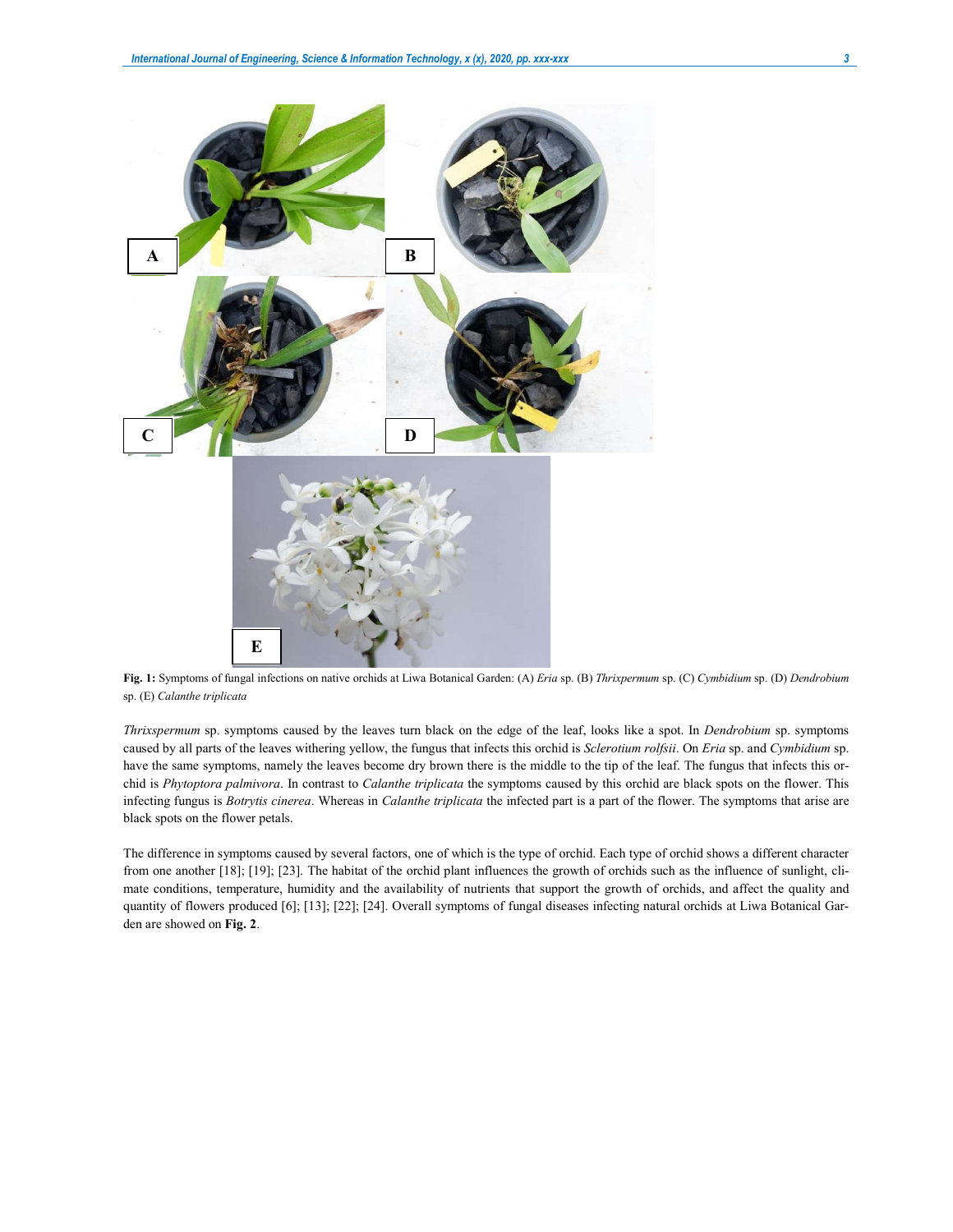

**Fig. 2:** Samples collection of symptoms of fungal infections on naive orchids at Liwa Botanical Garden:

- (A, B) : Wilting leaf on *Eria* sp.
- (C, D) : Wilting leaf on *Thrixspermum* sp.
- (E, F) : Wilting leaf on *Cymbidium* sp.
- (G, H) : Wilting leaf on *Dendrobium* sp.
- (I, J) : Wilting leaf on *Calanthe triplicata*
- (A, C, E, G, I): Top surface of the leaf and flower, (B, D, F, H, J): Surface under the leaf and flower. Bar: 1 cm

## **3.3. Disease Intensity**

The results of analysis of disease intensity of fungal diseases on native orchids at Liwa Botanical Garden, obtained the percentage of intensity as showed at **Table 2.**

| <b>Table 2:</b> Analysis of fungal infection on native orchids at Liwa Botanical Garden |  |  |  |  |
|-----------------------------------------------------------------------------------------|--|--|--|--|
|                                                                                         |  |  |  |  |

| No. | <b>Species of Orchid</b> | <b>Disease Intensity</b> |
|-----|--------------------------|--------------------------|
|     | Eria sp.                 | 22,3%                    |
|     | Cymbidium sp.            | 3,63%                    |
| 3   | Thrixspermum sp.         | 3%                       |
|     | Dendrobium sp.           | 74.11%                   |
|     | Calanthe triplicata      | 12.63%                   |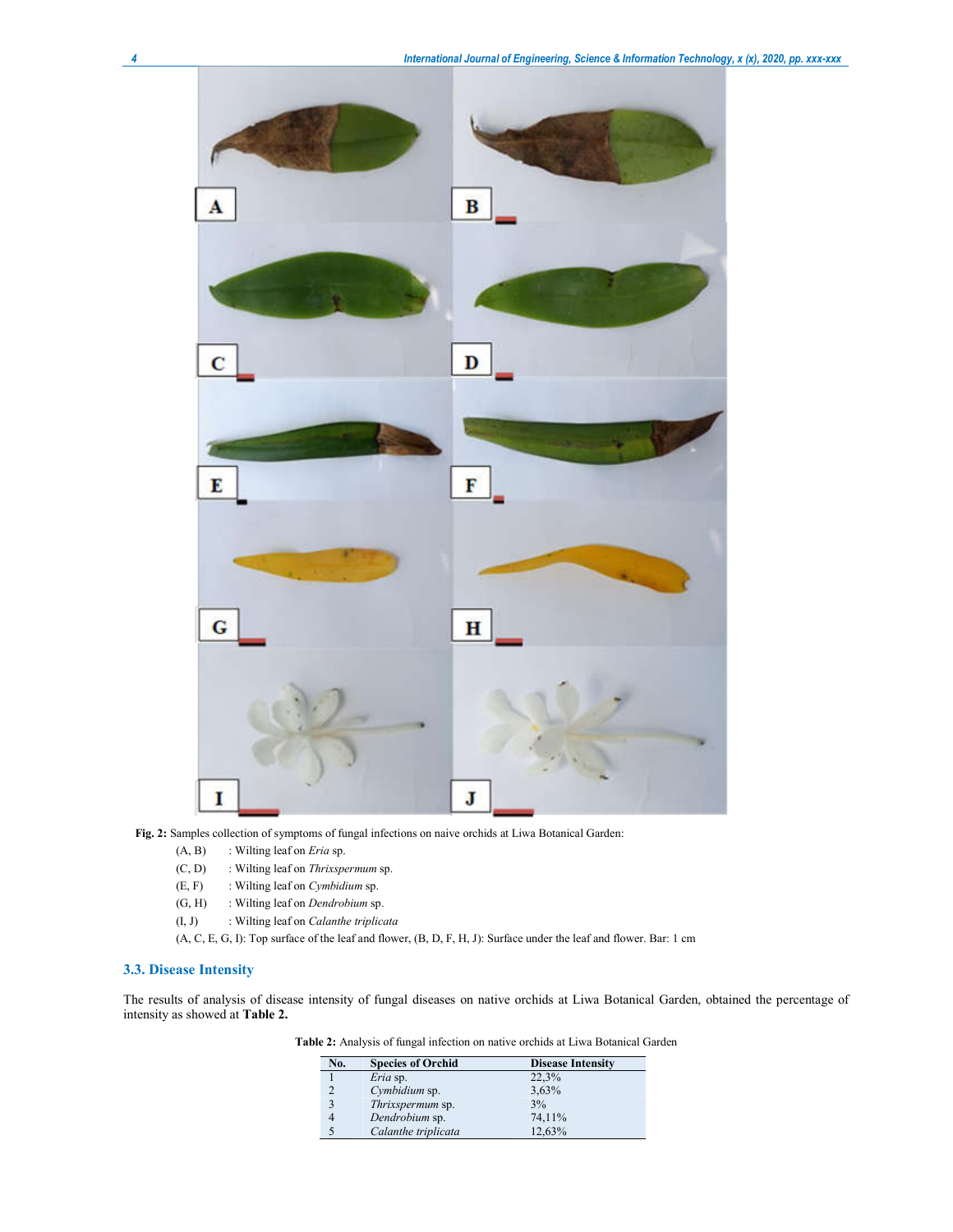*Dendrobium* sp. has the highest disease intensity with a fairly high percentage of disease events at 74.11%, with a total of 6 samples from a total of 17 leaves showing symptoms of fungal infections. In the orchid Eria sp. a total of 4 samples showed symptoms of fungal infections and the percentage of disease events was *Eria* sp. 22.3%, but the intensity of the disease in this orchid is smaller when compared with *Cybidium* sp. The lower intensity of the disease on *Eria* sp. this is caused by the total number of leaves in one plant and the scale of infection categories in the leaves so that the comparison of *Dendrobium* sp. and *Eria* sp. is different. Unlike on *Dendrobium* sp. and *Eria*  sp. which shows the percentage of disease intensity is quite high, because it has an intensity value above 20% compared to *Calanthe triplicata, Cymbidium* sp., *Thrixspermum* sp.

#### **3.4. Plant Resistance**

The results of the analysis of the level of resistance to fungal diseases in native orchids in Liwa Botanical Garden are showed on **Table 3.**

| No. | <b>Species of Orcid</b> | <b>Plant Resistance Level</b> |
|-----|-------------------------|-------------------------------|
|     | Eria sp.                | Resistance                    |
|     | Cymbidium sp.           | Resistance                    |
|     | Thrixspermum sp.        | Resistance                    |
|     | Dendrobium sp.          | Susceptible                   |
|     | Calanthe triplicata     | Resistance                    |

**Table 3:** Analysis of the level of plant resistance to fungal infections in the Liwa Botanical Garden

On *Dendrobium* sp. has a resistance level that is vulnerable because it has an incidence of more than 40%, while other orchids have a rather resistant level.

## **4. Conclusion**

Response of the native orchid at Liwa Botanical Garden to fungal infections was showed symptoms of wilting in the leaves, namely in the orchids *Eria* sp., *Dendrobium* sp., and *Cymbidium* sp. turns black on the edge of the leaf, Thrixspermum sp. The type of orchid most commonly infected with fungus is *Cymbidium* sp. a total of 8 samples, and *Thrixspermum* sp. 3 samples, Eria sp. as many as 4 samples, *Dendrobium* sp. and *Calanthe triplicata* as many as 6 samples. The type of native orchid that is most susceptible to fungal infections is *Dendrobium* sp. and *Eria* sp. with disease intensity of 74.11% and 22.3%. The results of this activity are expected to be basic information in efforts to protect plants against diseases to support the application of conservation of native orchids on Liwa Botanical Garden.

#### **Acknowledgement**

Thank you to Liwa Botanical Garden who facilitated the research. This activity is a continuation of the collaboration program with Universitas Lampung.

## **References**

- [1] Anita DP (2017), Inventaris Penyakit Pada Tanaman Anggrek di Kebun Raya Bogor, Skripsi, Institut Pertanian Bogor.
- [2] Anggraeni DN & Sumiati E, 2019, Antagonistic Endosymbion Bacteria against Soft-Rot Bacteria in *Phalaenopsis* sp., The 1st International Conference on Science and Technology (ICoST), Makassar, Indonesia.
- [3] Badu A (2013), Jenis-Jenis Pohon Inang Anggrek Alam di sekitar Jalur Pendakian Shelter I-II Gunung Nokilalaki di Kawasan Taman Nasional Lore Lindu, Skripsi, Universitas Tadulako.
- [4] Benyon F, Summerell BA, Burgess LW (1996), Asosiasi spesies Fusarium dengan akar busuk anggrek Cymbidium, Australas. Pathol., vol. 25 (4), pp. 226–228.
- [5] Cronquist A (1981), An Integrated ystmof Classification of Flowering Plants, Columbia University Press, New York.
- Darmono DW (2003), Menghasilkan Anggrek Silangan, Penebar Swadaya, Depok.
- [7] Devi AK (2018), Identitas Spesies Botrytis pada Tanaman Hortikultura di Jawa Barat, Jurnal Fitopatologi Indonesia, vol. 14(6), pp. 205–214.
- [8] Edwin N (2009), Teknik Pengendalian Hama Dan Penyakit Pada Anggrek Di Widoro Kandang Yogyakarta, Universitas Negeri Yogyakarta, Yogyakarta.
- [9] Gandjar I, Samson RA, Van den Tweel-vermeulen K, Oetari A, & Santoso I (1999), Pengenalan Kapang Tropik Umum, Yayasan Obor Indonesia, Jakarta.
- [10] Gunawan LW (2005), Budidaya Anggrek, Penebar Swadaya, Depok, pp. 88.
- [11] Hadi S, Saefuddin A, Achmad, & Suryani A (2002), Epidemilogi hawar daun bibit *Pinys merucii* yang disebabkan oleh *Pestalotia theae*, J. Man. Hut. Trop., vol. 10(1), pp. 43-60.
- [12] Herlinda S, Utama, MD, Pujiastuti Y, & Suwandi (2006), Kerapatan dan Viabilitas Spora *Beauveria bassiana* (Bals.) Akibat Subkultur dan Pengayaan Media serta Virulensinya terhadap Larva *Plutella xylostella* (Linn.), J. HPT Tropika, vol. 6(2), pp. 102-112
- [13] Hull R (2002), Matthews Plant Virology, An Diego: Academic Press.
- [14] Ichikawa K, Aoki T (2000), Penyakit Bercak Daun Baru Dari Spesies *Cymbidium* disebabkan oleh *Fusarium subglutinans* dan *Fusarium proliferatum*. J. Gen. Plant Pathol., vol. 66 (3), pp. 213–218.
- [15] Latiffah Z, Hayati MZN, Baharuddin S, & Maziah Z (2009), Identifikasi dan Pathogenetikaspesies Fusarium yang Terkait dengan Busuk Akar dan Busuk Batang Dendrobium, Asian J. Plant Pathol.,vol. 3 (1), pp. 14–21.
- [16] Mahfut (2019), Indonesia Darurat Konservasi: Sudah Amankah Kebun Raya Kita?, Prosiding Seminar Nasional Biodiversitas. UIN Alauddin Makasaar, pp. 1-6.
- [17] Mahfut, Wahyuningsih S, & Handayani TT (2019), Konservasi Anggrek Alam di Kebun Raya Liwa, Laporan Kemajuan Penelitian, Universitas Lampung.
- [18] Matthews REF (1992), Plant Fundamental of Plant Virology, Academic Press inc., California.